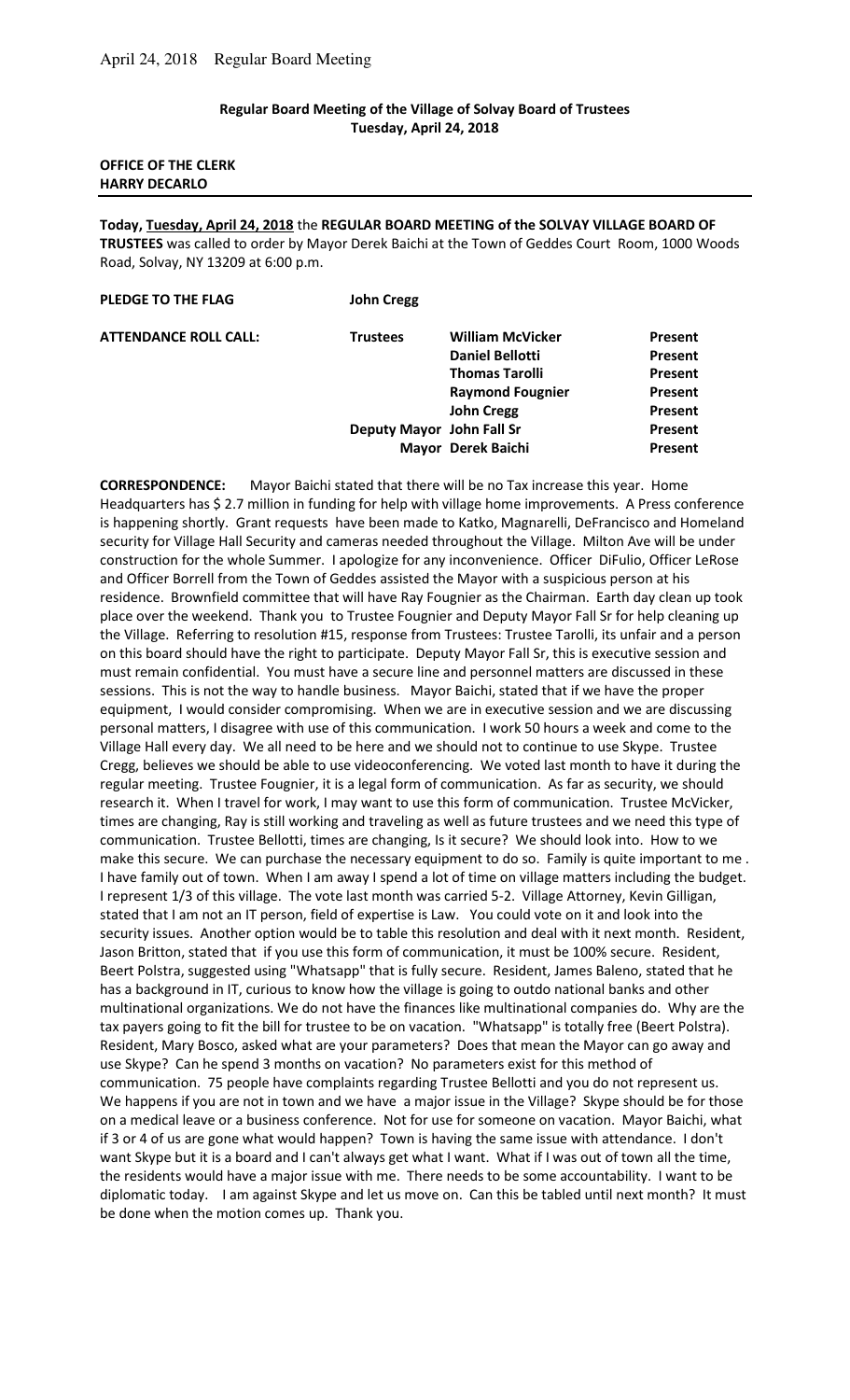## **PUBLIC HEARINGS: Prohibit Vehicle Parking Between Street Curbs and Principal Structures Motion to Open: John Fall Sr, Second: Raymond Fougnier, 7-0**

Trustee Tarolli, we are passing a law that will affect the whole village for 3 parcels of land on Second St. One is actually legal. I am not sure if I am in favor of this. It is really only for two sections in the Village. Fougnier, would you want to grandfather in existing properties? These house have been like this as long as I have been here. The Village is short on parking as it is. What is a principal structure? House or a garage? (Tarolli). Gary Hilton, resident on the corner of 103 Darrow Ave, no on street parking on Darrow. Not I cannot have friends come over. They have to parking first street. Do I not pay property taxes? James Baleno, no parking on the 100 block Charles Ave and causes an issue when friends come over. Maybe the wording can be adjusted. What has changed and now all of sudden people have a problem of it. Mayor Baichi stated that this came up from cars parked on sidewalk and grassy areas. There is not perfect solution for this issue. Trustee Bellotti, If you make this a law, now you are telling our police that you can immediately ticket these vehicles. We have always live by the exception of the rule in Solvay. Resident questioned what do you mean by that Trustee Bellotti? Resident, Chuck Callura stated that law exists in Milton Ave corridor. We are targeting home owners but commercial properties park where ever they want. James Baleno, praises the police department and how they will knock on your door before issuing a ticket.

**Motion to Close: John Fall Sr, Second: John Cregg, 7-0** 

## **COMMITTEE REPORTS:**

| Administrative   | <b>Mayor Derek Baichi - None</b>                                                  |
|------------------|-----------------------------------------------------------------------------------|
| Legal            | Kevin Gilligan, Village Attorney - March 27th board meeting, passed resolution    |
|                  | regarding West Farm Road. We consented to a portion of the road. Would like       |
|                  | it ratified tonight based on correspondence received today. Home owner gave       |
|                  | us a revised dedication today.                                                    |
| <b>Treasurer</b> | Cheryl Visconti, Treasurer - Adopted budget for 18-19 with a zero percent         |
|                  | increase. We have receivables budgeted. Discussed current budget                  |
|                  | modifications. Trustee Bellotti, asked about insurance costs. Mayor Baichi,       |
|                  | stated that everyone needs to know what are fund balance is. Resident, John       |
|                  | McPeak, questioned why would a tax payer have to FOIL for financial               |
|                  | statements? \$1.7 million in fund balance (March 31). Modifications have not      |
|                  | been made for police contract. It will bring the fund balance down to \$1.5-1.6   |
|                  | million. Mr. McPeak, questioned why his speech was not put into the minutes       |
|                  | at the budget hearing, Trustee Bellotti was wondering as well.                    |
| <b>Police</b>    | Derek Osbeck - Report for March: 899 calls for service, 25 follow up              |
|                  | investigations, 6 felony arrests, 42 misdemeanors, 130 moving tickets, 1 DWI      |
|                  | arrests, 170 parking tickets, 13 accidents, 1535 business checks. 2 vehicles      |
|                  | stolen in the Village and recovered shortly. On April 30th, 2 Officers are being  |
|                  | put in for life saving awards for the Chief of Police Association, Officer Czerow |
|                  | and Officer Niedzialek. They saved a gentlemen's life in from of his son. Stated  |
|                  | by St. Josephs staff that if they did not act the way they did the gentlemen      |
|                  | would not have survived.                                                          |
| <b>Electric</b>  | Harry DeCarlo, Village Clerk - Work in the orange lot will begin later next week  |
|                  | and will last about a week or 10 days. There were no electric outages caused by   |
|                  | the two wind and snow storms in April, our tree trimming and preventive           |
|                  | maintenance seems to be the answer. A 4 hour outage on Second Street in           |
|                  | April was caused by a metallic party balloon that was released and contacted 2    |
|                  | phases of the 5kv. primary. John and Joe attended the MEUA semi-annual            |
|                  | conference in April and found it to be helpful in helping us address some current |
|                  | issues in the electric industry. Please feel free to contact Mr. Hawksby with any |
|                  | questions. He apologizes for not being here due to being sick. John is out of     |
|                  | town as well. He looks forward to seeing everyone next month.                     |
| DPW/Highway      | Trustee Cregg - Going along as planned at the Highway Garage and notified         |
|                  | the public that Mr. Cazzolli was not able to make it tonight.                     |
| Library          | Dan Golden, Library Director wished to thank the department of Public Works       |
|                  | for keeping our sidewalks and driveways clear during this past winter season.     |
|                  | Library Director Dan Golden began by thanking everyone for their help with the    |
|                  | Library's Annual Easter Party on March 31. The Party was a great success, with    |
|                  | 65 people in attendance. According to Dan, these are the upcoming programs        |
|                  | for the next few months, including the highlights of the 2018 Summer Reading      |
|                  | Program: Annual Friends of the Library Book sale, May 18-20, 2018. Our annual     |
|                  | Book and Bake Sale, held at the Solvay Fire Department. MOST Science Show-        |
|                  | Wednesday, July 11 at 10:00 a.m. The MOST Summer Library Program will bring       |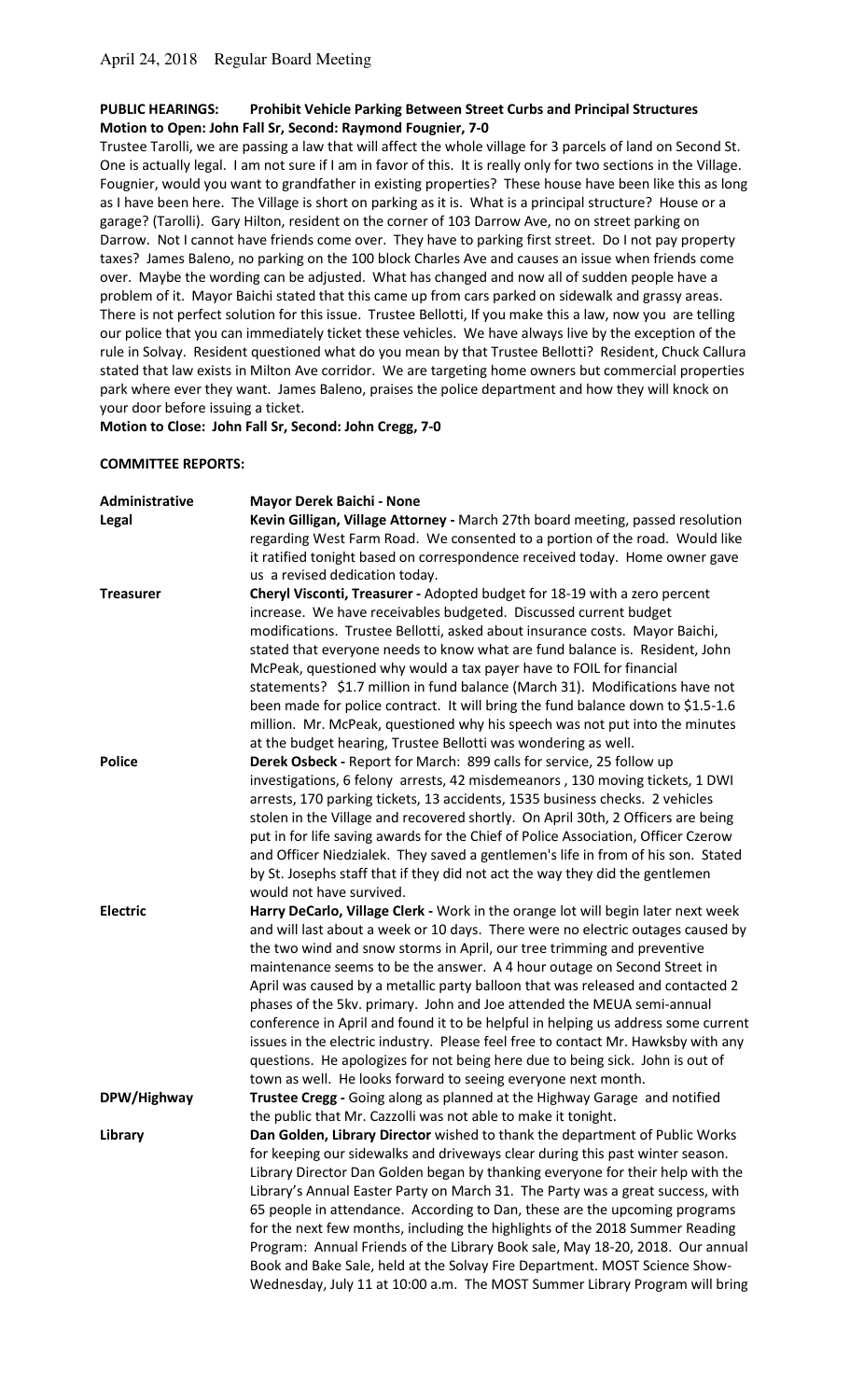|                           | a 45-minute interactive demonstration Superhero Costume Party, Friday, July<br>13, 2 p.m. Party in superhero costume for young people of all ages. Moreland<br>the Magician-Wednesday July 25 at 10:00 a.m. Moreland the Magician will use<br>a wide variety of magic tricks to celebrate the fun of reading. Dan the<br>Snakeman-Thursday, August 2nd at 10 a.m. Dan Chase, the 'Snakeman,' will<br>present live reptiles to teach about wildlife and the environment. Thank you to<br>Mayor Baichi for reading for the children. Our next Report to the Village<br>Trustees will provide more information on our upcoming Summer Reading<br>Program. Stay tuned! As always, the Library welcomes suggestions from the<br>public.                                                                                                                    |
|---------------------------|-------------------------------------------------------------------------------------------------------------------------------------------------------------------------------------------------------------------------------------------------------------------------------------------------------------------------------------------------------------------------------------------------------------------------------------------------------------------------------------------------------------------------------------------------------------------------------------------------------------------------------------------------------------------------------------------------------------------------------------------------------------------------------------------------------------------------------------------------------|
| Codes                     | Anthony Alberti - March report: 25 rental inspections, 23 electric, 7 property<br>code violations, stepped up property maintenance issue. 1401 Milton Ave new<br>windows, vinyl and freshened the look. Continue to address property<br>maintenance. Chuck Callura is doing a great job. Mayor Baichi stated that the<br>Codes Department has turned the Village around and continues to do a great<br>job. Sign requested for Autistic children in area. Letter should be written to the<br>Village Clerk. Trustee Tarolli stated that the Codes meeting discussed<br>convenient stores and that definitions will be coming for our Attorney, Nadine<br>Bell. The next meeting is on May 23rd, 5:30 on Wednesday. Addressed the<br>resolution regarding "eCodes360" and the Village Clerk explained the fees. Call<br>codes when you see high grass. |
| <b>Stormwater</b>         | <b>Mark Malley - None</b>                                                                                                                                                                                                                                                                                                                                                                                                                                                                                                                                                                                                                                                                                                                                                                                                                             |
| <b>Buildings</b>          | Deputy Mayor, John Fall Sr - Meeting took place this past month. Next meeting<br>May 15th. Looking for property for new village hall. Looking at one story<br>building and handicapped accessible.                                                                                                                                                                                                                                                                                                                                                                                                                                                                                                                                                                                                                                                    |
| <b>Celebrations</b>       | Mary Bosco - reported that on August 11th with a rain day is the 12th.<br>Business have committed such as Mikey's and Gracie's, Fire Department with<br>trucks, Electric department display, Police department and finger printing.<br>Trustee Bellotti asked for cost estimate. Other committee members can provide<br>that information according to Jason Britton. Mayor Baichi assured everyone<br>that multiple donations will take care of the costs of the festival.                                                                                                                                                                                                                                                                                                                                                                            |
| <b>Comprehensive Plan</b> | Trustee Cregg - Meeting on May 16th, Solvay High School. Location TBD. Set up<br>will include different table and groups. Direction of the Town of Geddes and the<br>Village of Solvay.                                                                                                                                                                                                                                                                                                                                                                                                                                                                                                                                                                                                                                                               |

# **RESOLUTIONS:**

| 1. | from                                                              | 3/1/18 to 3/31/18. (Total Cost to the Village is: \$9,637.50)                        | Authorization from the Board of Trustees to pay C&S Engineers \$10,187.50 for services rendered |
|----|-------------------------------------------------------------------|--------------------------------------------------------------------------------------|-------------------------------------------------------------------------------------------------|
|    |                                                                   | Below are the specific projects that will be reimbursed through Grant or the County: |                                                                                                 |
|    |                                                                   | Invoice No. 0171335 - Project No. 114.213.001 - I/I Reduction Grant                  |                                                                                                 |
|    | <b>MOTION: John Fall Sr.</b>                                      |                                                                                      |                                                                                                 |
|    | <b>SECOND: Thomas Tarolli</b>                                     |                                                                                      |                                                                                                 |
|    | <b>AYES: 7</b>                                                    | <b>NAYES: 0</b>                                                                      | <b>MOTION CARRIED</b>                                                                           |
| 2. | <b>MOTION: John Cregg</b><br><b>SECOND: Raymond Fougnier</b>      | for services rendered for the month of March 2018.                                   | Authorization from the Board of Trustees to pay Costello, Cooney & Fearon, PLLC \$17,107.16     |
|    | <b>AYES: 7</b>                                                    | <b>NAYES: 0</b>                                                                      | <b>MOTION CARRIED</b>                                                                           |
| 3. | <b>MOTION: Thomas Tarolli</b><br><b>SECOND: John Fall Sr.</b>     | Regular Board Meeting and the Reading of the Minutes be herewith dispensed.          | Authorization from the Board of Trustees to approve the minutes from the March 27, 2018         |
|    | <b>AYES: 7</b>                                                    | NAYES: 0                                                                             | <b>MOTION CARRIED</b>                                                                           |
| 4. | <b>MOTION: Raymond Fougnier</b><br><b>SECOND: Daniel Bellotti</b> | Budget/Special Board Meeting and the Reading of the Minutes be herewith dispensed.   | Authorization from the Board of Trustees to approve the minutes from the April 10, 2018         |
|    | <b>AYES: 7</b>                                                    | <b>NAYES: 0</b>                                                                      | <b>MOTION CARRIED</b>                                                                           |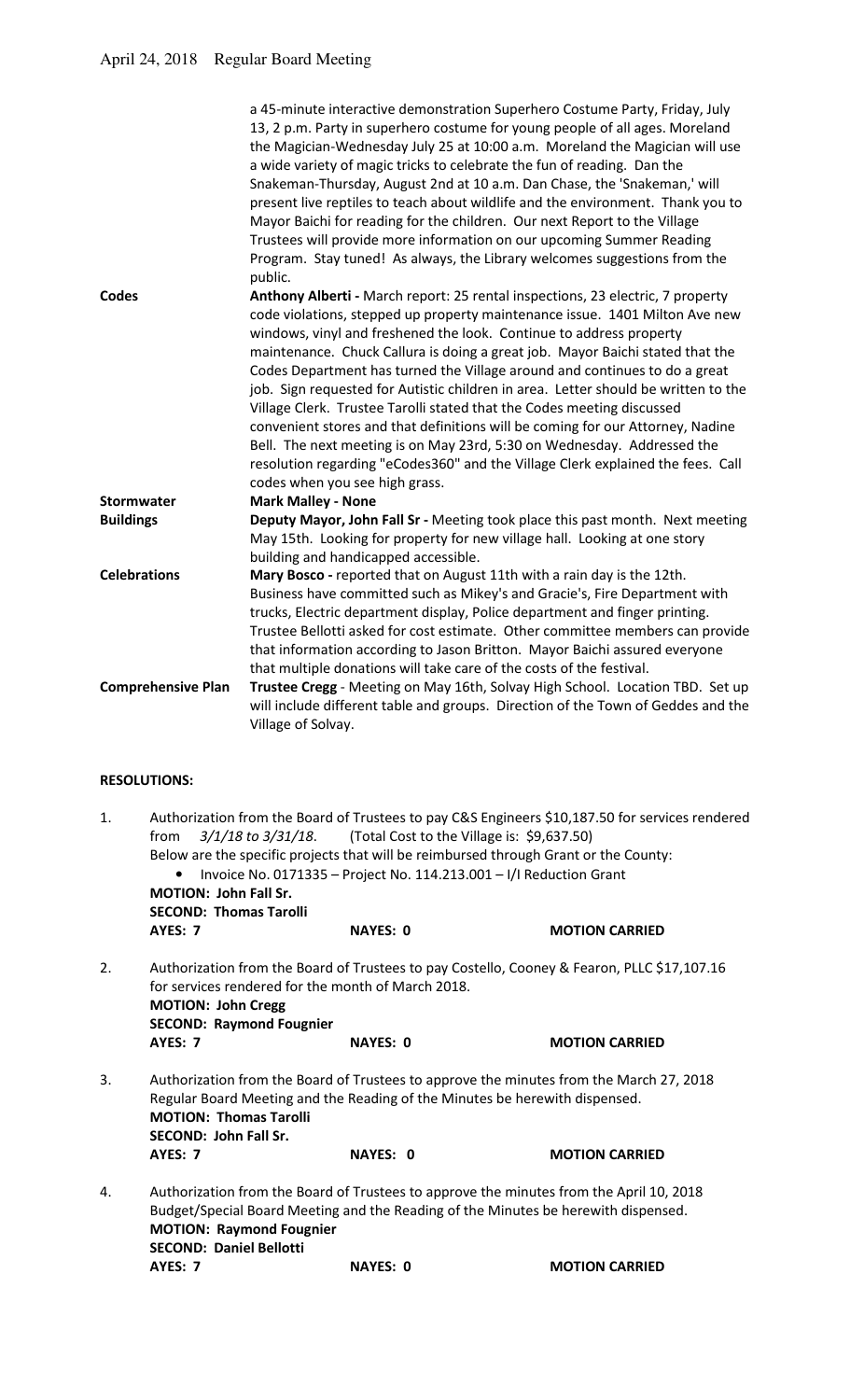# April 24, 2018 Regular Board Meeting

5. Authorization from the Board of Trustees for the Mayor to sign the proposal with General Code for Standard eCode360 with an initial fee of \$1,120 and an Annual Maintenance Fee of \$995. The features include posting new laws, easy searching, electronic index, table of contents, email and share links, printing, bookmarking searches, eCode360 search app, archive view, public and private notes and sample legislation.  **MOTION: William McVicker** 

| <b>MOTION: William McVicker</b> |     |
|---------------------------------|-----|
| <b>SECOND: Daniel Bellotti</b>  |     |
| AYES: 7                         | NA) |

**PES: 0 MOTION CARRIED** 

6. Authorization from the Board of Trustees to approve the Budget Modifications: **Village of Solvay General Fund**

| <b>Account</b><br><b>Revenues</b> | <b>Title</b>                    | (as modified)<br>Current<br><b>Budget</b> | Proposed<br><b>Budget Mod</b> | <b>Newly</b><br><b>Modified</b><br><b>Budget</b><br>Amount |
|-----------------------------------|---------------------------------|-------------------------------------------|-------------------------------|------------------------------------------------------------|
| 410900 A                          | Interest & Penalties on Tax     | 19,000                                    | 6,000                         | 25,000                                                     |
| 415600 A                          | Safety Inspection Fees          | 7,500                                     | 1,000                         | 8,500                                                      |
| 415610 A                          | <b>Safety Registration Fees</b> | 4,000                                     | 1,000                         | 5,000                                                      |
| 426800 A                          | Insurance Recoveries            | 30,350                                    | 838                           | 31,188                                                     |
| 426650 A                          | Sale of Equipment               | 22,423                                    | 6,950                         | 29,373                                                     |
|                                   | <b>Total</b>                    | 83,273                                    | 15,788                        | 99,061                                                     |

#### **Expenses**

| 511104 A | Police Justice-Other         | 7,500   | 500       | 8,000   |
|----------|------------------------------|---------|-----------|---------|
| 536201 A | Code Enforcer-Wages          | 50,000  | (5,000)   | 45,000  |
| 590308 A | <b>Social Security</b>       | 169,300 | (12,000)  | 157,300 |
| 590458 A | Life Insurance               | 7,800   | (250)     | 7,550   |
| 590508 A | NYS Unemployment             | 15,000  | (4,400)   | 10,600  |
| 590558 A | <b>Disability Insurance</b>  | 700     | (200)     | 500     |
| 590608 A | Health Insurance             | 485,000 | 30,700    | 515,700 |
| 581701 A | <b>Street Cleaning-Wages</b> | 111,200 | (23, 977) | 87,223  |
| 599019 A | <b>Interfund Transfers</b>   | 40,311  | 30,415    | 70,726  |
|          | Total                        | 886,811 | 15,788    | 902,599 |

**MOTION: Daniel Bellotti**  SEC

| SECOND: Thomas Tarolli |
|------------------------|
|                        |
|                        |
|                        |
|                        |
|                        |
|                        |
|                        |

**AYES: 7** NAYES: 0 MOTION CARRIED

7. Authorization from the Board of Trustees to hire Ms. Carrie Frank as a Library Clerk at a rate of \$11.10 per hour and a work schedule of 11 hours per week. The start date will be April 28, 2018.

 **MOTION: John Fall Sr. SECOND: Thomas Tarolli AYES: 7 NAYES: 0 MOTION CARRIED** 

8. Authorization from the Board of Trustees to approve the Pole Attachment Agreement and a Right of Way License Agreement with TVC Albany, Inc. d/b/a FirstLight Fiber, to be dated April 24, 2018, conditioned upon reimbursement to the Village of any and all legal fees incurred in the development, negotiation and execution of this Agreement.  **MOTION: Raymond Fougnier SECOND: William McVicker AYES: 7** NAYES: 0 MOTION CARRIED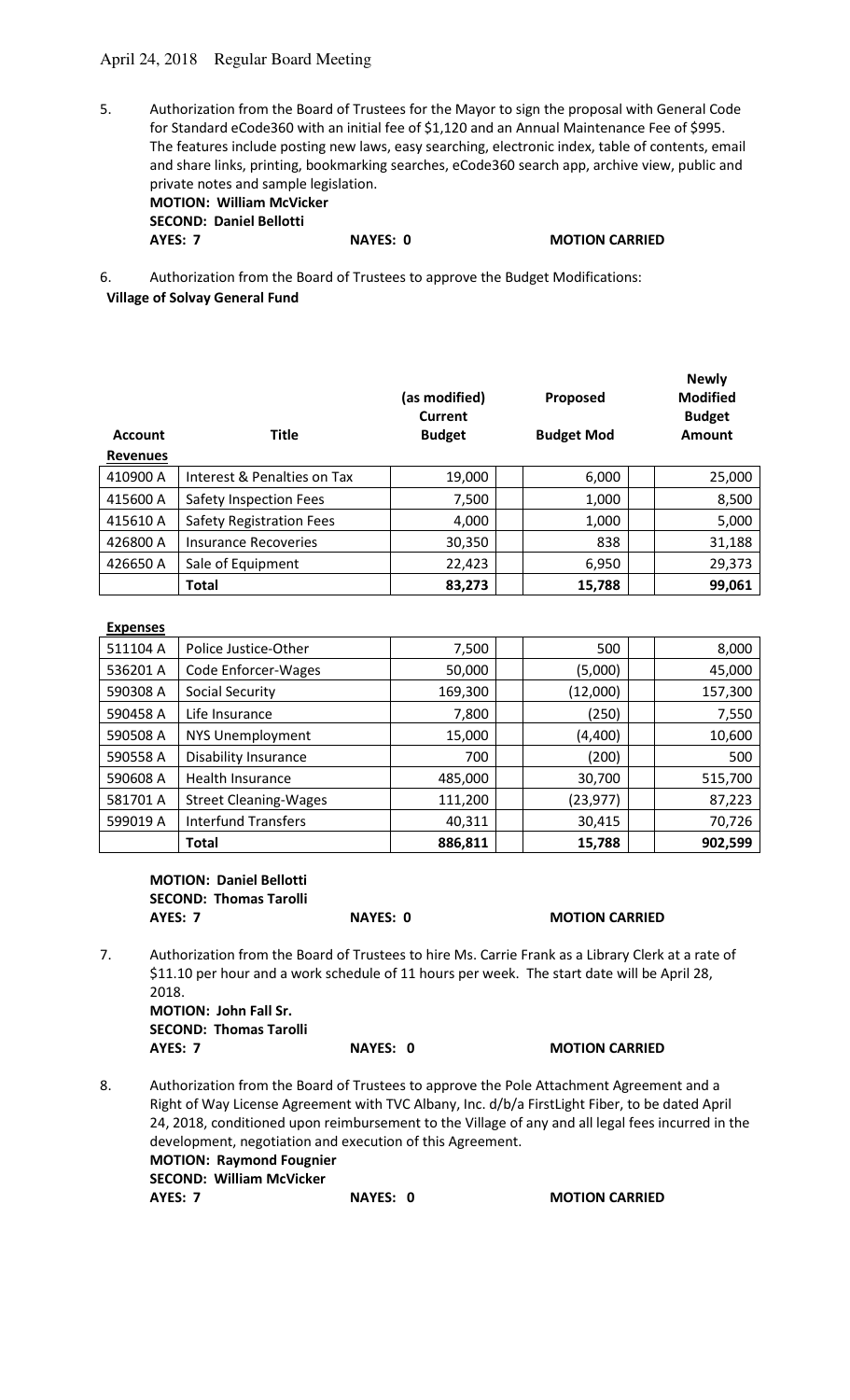9. Authorization from the Board of Trustees to table this resolution:

**WHEREAS**, pursuant to the provisions of the Municipal Home Rule Law, proposed Local Law No. C-2018, prohibiting vehicle parking between street curbs and principal structures within the Village of Solvay and made the following Resolution, was presented and introduced at a Regular Meeting of the Village Board of Trustees of the Village of Solvay held on March 27, 2018; and

WHEREAS, a public hearing was held on such proposed local law on this 24<sup>th</sup> day of April, 2018 by the Village Board of Trustees of the Village of Solvay and proof of publication of notice of such public hearing, as required by law, having been submitted and filed, and all persons desiring to be heard in connection with said proposed local law having been heard, and said proposed local law having been in the possession of the members of the Village Board of Trustees of the Village of Solvay in its final form in the manner required by Section 20 of the Municipal Home Rule of the State of New York; and

**WHEREAS**, at its March 27, 2018 meeting, this Board determined that the enactment of Proposed Local Law No. C of 2018 is a Type II action thus concluding the SEQR review process; and

**WHEREAS**, it is in the public interest to enact said Proposed Local Law No. C of 2018.

#### **NOW, THEREFORE**, it is

**RESOLVED** that the Village Board of Trustees of the Village of Solvay, Onondaga County, New

York, does hereby enact Proposed Local Law No. C of 2018 as Local Law No. 3 of 2018 as follows:

## **VILLAGE OF SOLVAY LOCAL LAW NO. 3-2018**

### **A Local Law to Amend the Code of the Village of Solvay to Prohibit Vehicle Parking Between Street Curbs and Principal Structures**

Be it enacted by the Board of Trustees of the Village of Solvay that this local law amends Chapter 160 of the Code of the Village of Solvay titled "Vehicles and Traffic" as follows:

#### **Section 1.**

So that a new section, to be numbered 160-55.1, shall be added to Article IV of Chapter 160 of the Village of Solvay Code titled, "Stopping, Standing and Parking" which section shall read, in its entirety, as follows:

"160.55-1 Parking between street curbs and principal structures.

No person shall park a vehicle between the curb of any street and the principal structure of a parcel, unless such vehicle is parked in a properly designated parking area. Such designated parking areas shall include driveways on residentially zoned parcels and parking lots on commercially zoned parcels."

#### **Section 2.**

This Local Law shall take effect upon its filing in the Office of the Secretary of State.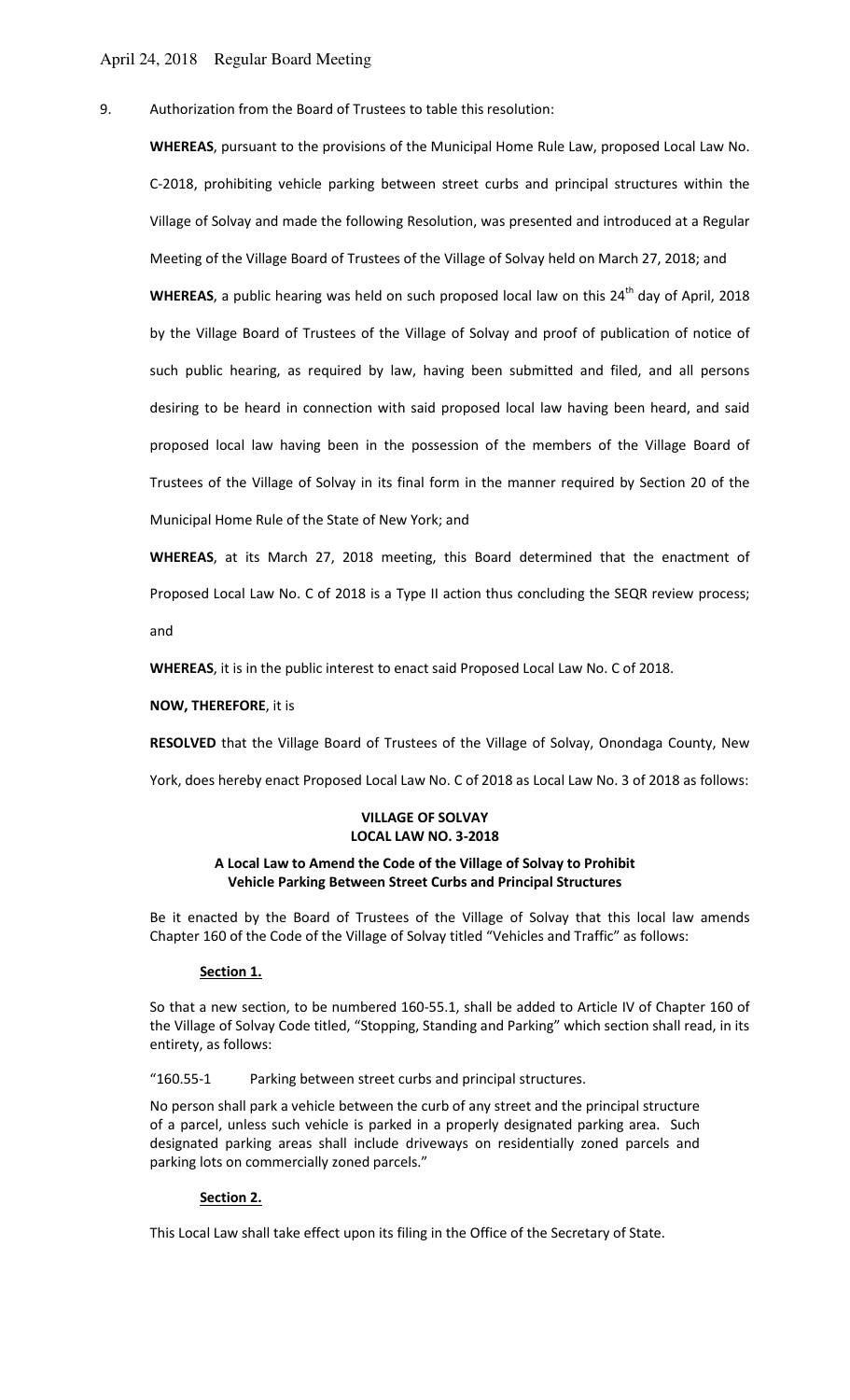**MOTION: John Fall Sr. SECOND: Daniel Bellotti AYES: 7 NAYES: 0 MOTION CARRIED** 

10. Authorization from the Board of Trustees for the Mayor to sign the agreement with Hamer Enterprises Internet Processing Professional Services and provide account information for accepting online tax payments in accordance with the changes agreed to by Hamer. This agreement is part of the use of Onondaga County's eTax Software Program.  **MOTION: John Cregg SECOND: Thomas Tarolli AYES: 7** NAYES: 0 MOTION CARRIED

11. Authorization from the Board of Trustees to award the Village of Solvay Collection and Disposal of all Refuse Rubbish, Garbage and Recyclables to Superior Waste Removal. The Contract will start June 1, 2018 through May 31, 2019 for the contract amount not to exceed \$417,000.00, from June 1, 2019 through May 31, 2020 for the contract amount not to exceed \$423, 000.00 and from June 1, 2020 through May 31, 2021 for the contract amount not to exceed 429,000. Total Contract Amount for the three years of collection is \$1,269,000.00. The award of the Contract to the lowest bidder, Superior Waste Removal is a three-year contract period for each year that, in the opinion of the Owner, is qualified to perform the work required and is responsible and reliable.

**Motion to Table: Trustee Bellotti Failed Approval of the Contract: MOTION: William McVicker SECOND: John Fall Sr.** 

| <b>William McVicker</b> | <b>Trustee</b> | <b>Voted</b> | <b>Yes</b> |
|-------------------------|----------------|--------------|------------|
| <b>Raymond Fougnier</b> | <b>Trustee</b> | <b>Voted</b> | <b>Yes</b> |
| <b>John Cregg</b>       | <b>Trustee</b> | <b>Voted</b> | <b>Yes</b> |
| John Fall, Sr.          | <b>Trustee</b> | <b>Voted</b> | <b>Yes</b> |
| <b>Daniel Bellotti</b>  | <b>Trustee</b> | <b>Voted</b> | <b>Yes</b> |
| <b>Thomas Tarolli</b>   | <b>Trustee</b> | <b>Voted</b> | <b>Yes</b> |
| <b>Derek Baichi</b>     | <b>Mayor</b>   | <b>Voted</b> | <b>Yes</b> |

- 12. Authorizing the Board of Trustees to schedule a due process hearing during the Board's regularly scheduled meeting on May 22, 2018, at 6:00 p.m. in the Town of Geddes Court Room, 1000 Woods Road, Solvay, New York, to consider the "Petition for Unsafe Building and Structure" for 207 Cogswell Avenue, Tax Map No. 007.-04-38.0, as prepared by Village of Solvay Code Enforcement Officer Peter Albrigo, and determine whether the structure on such property is unsafe requiring remedial action or demolition.  **MOTION: John Cregg SECOND: Raymond Fougnier AYES: 7 NAYES: 0 MOTION CARRIED**
- 13. Authorization from the Board of Trustees to purchase one Scag V-Ride II 61" VELOC for the Solvay DPW from Tony Rotella's Body Shop and Accessory Center, 450 Horan Rd, Syracuse, NY 13209 for \$8,050. The guidelines of the Village of Solvay procurement policy were followed.  **MOTION: Raymond Fougnier SECOND: William McVicker AYES: 7** NAYES: 0 MOTION CARRIED 14. Authorization from the Board of Trustees to sell on Auctions International the Solvay DPW's oldest Scag Mower and declaring this a surplus and no longer needed by the Village.  **MOTION: Daniel Bellotti**

**AYES: 7** NAYES: 0 MOTION CARRIED

 **SECOND: John Cregg**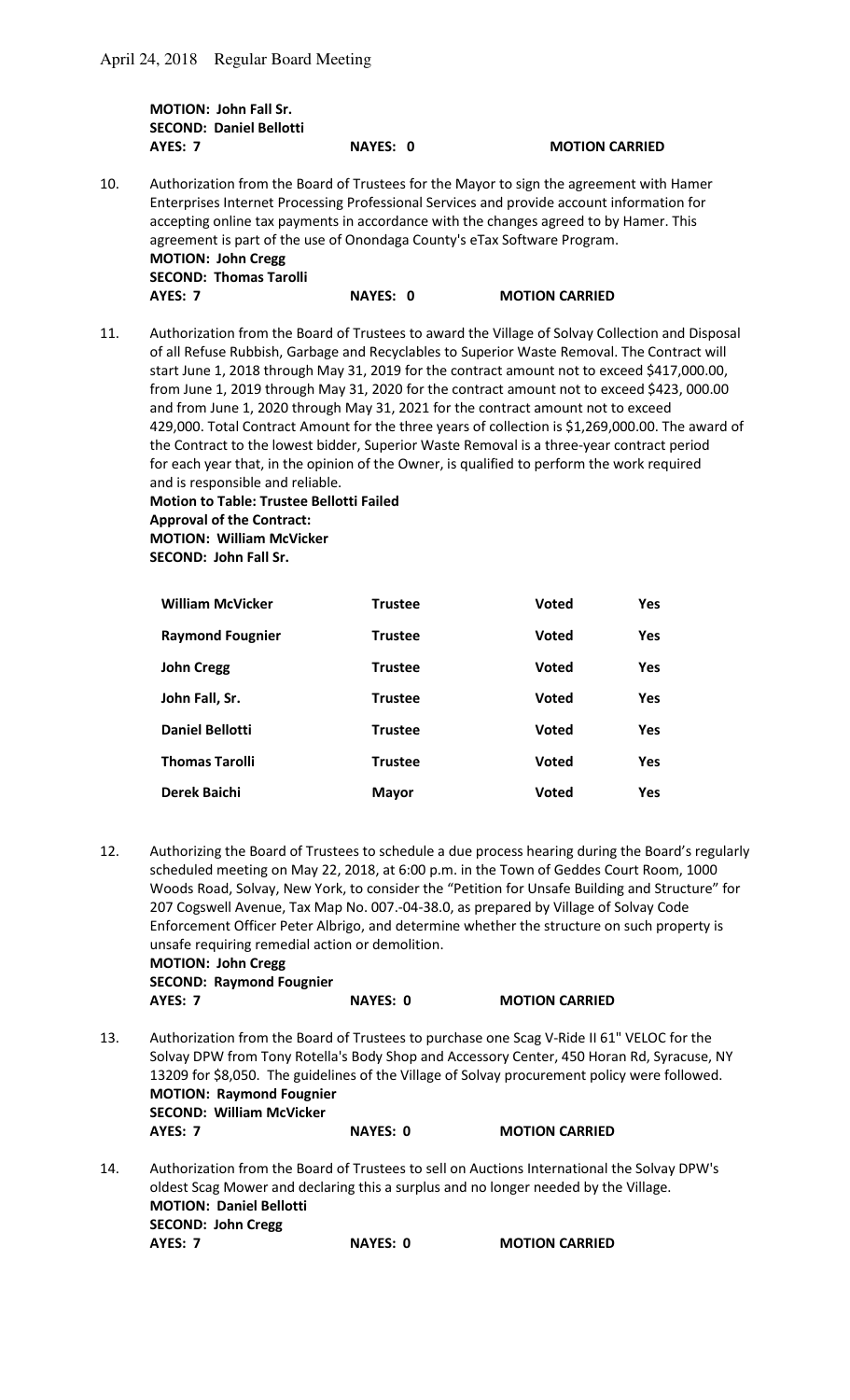15. Authorization from the Board of Trustees to prohibit videoconferencing in Executive Session due the unsecured nature of this form of communication when dealing with contractual and personnel matters. **Resolution was Tabled.** 

 **MOTION: John Fall Sr. SECOND: Daniel Bellotti** 

**AYES: 7** NAYES: 0 MOTION CARRIED

16. Authorization from the Board of Trustees for the Electric Department to solicit quotes/bids in accordance with the Village's procurement policy, for the purchase and installation of two electric vehicle charging stations in the Village, to be reimbursed by IEEP.  **MOTION: John Fall Sr. SECOND: Daniel Bellotti AYES: 7 NAYES: 0 MOTION CARRIED** 

- 17. Authorization from the Board of Trustees to approve Joe Hawksby and John Kurtz as an alternate as the accredited delegate of the Village of Solvay for May NYMPA Meeting.  **MOTION: John Fall Sr. SECOND: Thomas Tarolli AYES: 7** NAYES: 0 MOTION CARRIED
- 18. Authorization from the Board of Trustees to approve the Standard Work Day and Reporting for Elected and Appointed Officials required by the New York State and Local Retirement System for Raymond Fougnier (Trustee) and Jonathon Lorber (Zoning Board).
	- Raymond Fougnier 6 hrs Standard Work Day and 2.78 Record of Activities Result
	- Jonathon Lorber 6 hrs Standard Work Day and .58 Record of Activities Result

#### **MOTION: John Cregg SECOND: William McVicker**

| <b>William McVicker</b> | <b>Trustee</b> | <b>Voted</b> | Yes       |
|-------------------------|----------------|--------------|-----------|
| <b>Raymond Fougnier</b> | <b>Trustee</b> | <b>Voted</b> | Abstained |
| <b>John Cregg</b>       | <b>Trustee</b> | <b>Voted</b> | Yes       |
| John Fall, Sr.          | <b>Trustee</b> | <b>Voted</b> | Yes       |
| <b>Daniel Bellotti</b>  | <b>Trustee</b> | <b>Voted</b> | Yes       |
| <b>Thomas Tarolli</b>   | <b>Trustee</b> | <b>Voted</b> | Yes       |
| Derek Baichi            | <b>Mayor</b>   | <b>Voted</b> | Yes       |

19. Authorization from the Board of Trustees to accept the proposal submitted to the Village by B.R. Johnson, LLC, for security improvements at the Village Hall, in the amount of \$17,000, subject to a written agreement including the standard Village insurance requirements and the inclusion of prevailing wage requirements. This proposal has been secured in accordance with the Village's procurement policy.

## **MOTION: Raymond Fougnier SECOND: John Fall Sr.**

| <b>William McVicker</b> | <b>Trustee</b> | <b>Voted</b> | <b>Yes</b> |
|-------------------------|----------------|--------------|------------|
| <b>Raymond Fougnier</b> | <b>Trustee</b> | <b>Voted</b> | <b>Yes</b> |
| <b>John Cregg</b>       | <b>Trustee</b> | <b>Voted</b> | <b>Yes</b> |
| John Fall, Sr.          | <b>Trustee</b> | <b>Voted</b> | <b>Yes</b> |
| <b>Daniel Bellotti</b>  | <b>Trustee</b> | <b>Voted</b> | <b>Yes</b> |
| <b>Thomas Tarolli</b>   | <b>Trustee</b> | <b>Voted</b> | <b>Yes</b> |
| Derek Baichi            | <b>Mayor</b>   | <b>Voted</b> | <b>Yes</b> |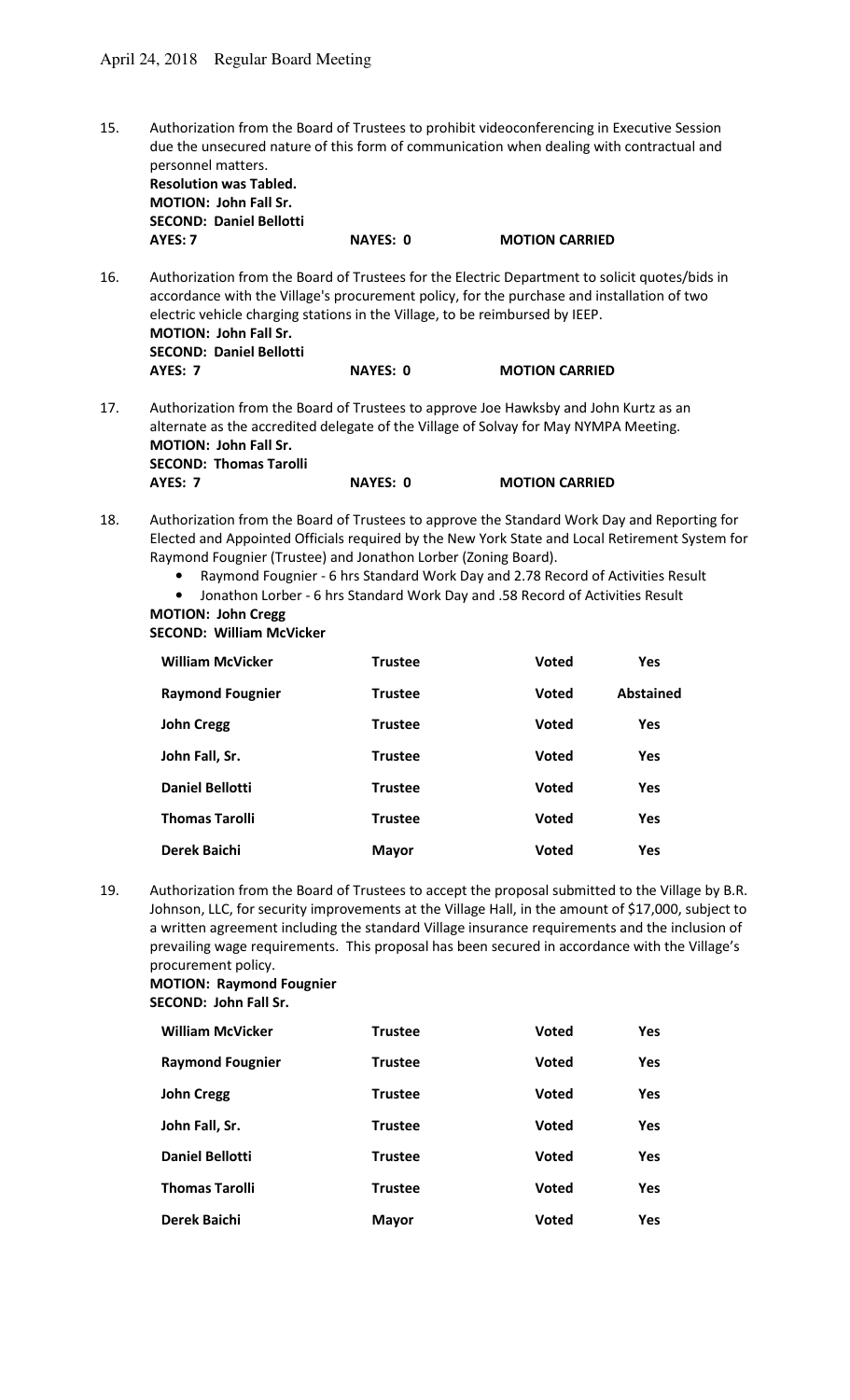# April 24, 2018 Regular Board Meeting

20. Authorization from the Board of Trustees to support a memorializing resolution to the NYS Dept. of Transportation, the Syracuse Metropolitan Transportation Council and to the State Legislators who represent the CNY region, opposing the so-called "grid" proposal with respect to the NYS Route 81 redevelopment project and urging alternative approaches to rehabilitation of Route 81 within the City of Syracuse that will enhance and protect the preservation of the current interstate designation and efficient travel through Syracuse and Central New York, all in accordance with the full resolution that has been circulated to the Board of Trustees  **MOTION: William McVicker** 

 **SECOND: Thomas Tarolli** 

| <b>William McVicker</b> | <b>Trustee</b> | <b>Voted</b> | <b>No</b>  |
|-------------------------|----------------|--------------|------------|
| <b>Raymond Fougnier</b> | <b>Trustee</b> | <b>Voted</b> | <b>No</b>  |
| <b>John Cregg</b>       | <b>Trustee</b> | <b>Voted</b> | <b>No</b>  |
| John Fall, Sr.          | <b>Trustee</b> | <b>Voted</b> | <b>No</b>  |
| <b>Daniel Bellotti</b>  | <b>Trustee</b> | <b>Voted</b> | <b>No</b>  |
| <b>Thomas Tarolli</b>   | <b>Trustee</b> | <b>Voted</b> | <b>No</b>  |
| <b>Derek Baichi</b>     | <b>Mayor</b>   | <b>Voted</b> | <b>Yes</b> |

## **Motion Failed**

21. Authorization from the Board of Trustees to acknowledge the updated and revised dedication provided by Dan and Anne Marie Wilson of 104 West Farm Road to acknowledge the order provided by our DPW Superintendent with the update and consenting to it.  **MOTION: Daniel Bellotti** 

 **SECOND: John Cregg AYES: 7 NAYES: 0 MOTION CARRIED** 

#### **PETITIONS:**

**Ron Rudniuk - Discussed 81, we are getting screwed. Anyone coming from the south has to go all the way around to get here. Syracuse is part of the whole east coast and Solvay is part of this. If this grid goes through, the younger people are really going to have to pay for it.** 

**Joe - In the west we need to have a north, south, east, west interchange.** 

**Clinton Carr - In 2020 the County Executive will be discussing the sales tax distribution plan. Every Town, Village and School district will suffer because of it. Please reach out to your county executives. We need to fight to get this money back. Every dime goes to the County of Onondaga. Mayor Baichi and Trustee McVicker attended the Mayors Association and its number one on the agenda to work on. We must not allow to have to happen again. The Village and the Town have to fight this. McVicker assured the Mayor Association is very strong and good people are representing us.** 

**James Baleno - Attended vast number of meetings. Cannot sit by anymore. Referred to Trustee Bellotti. He does not represent us, disrespecting and petition the board through Roberts Rules, to file a vote of no confidence towards Trustee Bellotti.** 

**Anne Salvagni - Resides at 116 Caroline Avenue and here Representing the Wilderness Search and Rescue 501.3c, which is a volunteer organization. We assist in searches throughout the area. We have equipment but we have not home for. It is an actual ambulance. Mayor Baichi agreed to sit down and meet. We have already done a search is Solvay.** 

**Gary Hilton - Concerned about Saturday when he was crossing over Bridge Street. Several emergency vehicles were trying to get to a vehicle accident on State Fair Blvd and they could not get through because it is down to one lane. Deputy Mayor Fall Sr. stated that the Fire Department will be using Willis Avenue for the time being.**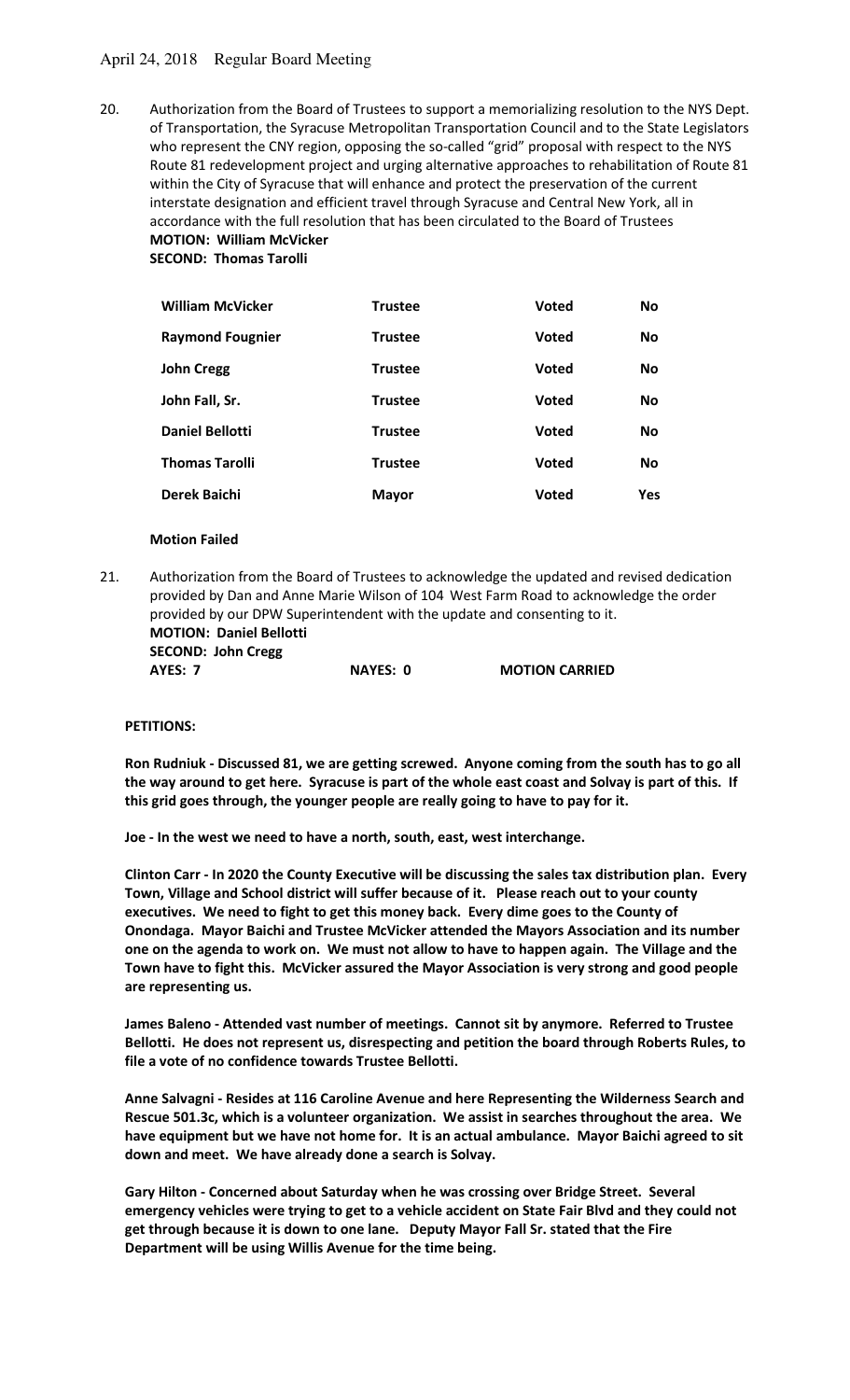Resolved that this Board of Trustees move into Executive Session to discuss a personnel matter at 8:12 p.m.

|      | <b>MOTION: Derek Baichi</b><br><b>SECOND: John Fall Sr.</b>                                                                                                                                                               |                 |                       |                       |  |
|------|---------------------------------------------------------------------------------------------------------------------------------------------------------------------------------------------------------------------------|-----------------|-----------------------|-----------------------|--|
|      | <b>AYES: 7</b>                                                                                                                                                                                                            | <b>NAYES: 0</b> |                       | <b>MOTION CARRIED</b> |  |
| p.m. | Resolved that the Executive Session be closed and that this Board return to the regular meeting at 8:51                                                                                                                   |                 |                       |                       |  |
|      | <b>MOTION: John Cregg</b><br><b>SECOND: John Fall Sr.</b>                                                                                                                                                                 |                 |                       |                       |  |
|      | AYES: 7                                                                                                                                                                                                                   | <b>NAYES: 0</b> |                       | <b>MOTION CARRIED</b> |  |
|      | No action was taken at the Executive session meeting.                                                                                                                                                                     |                 |                       |                       |  |
|      | <b>NEW BUSINESS</b>                                                                                                                                                                                                       |                 |                       |                       |  |
| 1.   | Authorization from the Board of Trustees for Greg Lowe to apply for the NYMPA Board of<br>Directors.<br><b>MOTION: Daniel Bellotti</b><br><b>SECOND: John Fall Sr.</b>                                                    |                 |                       |                       |  |
|      | <b>AYES: 7</b>                                                                                                                                                                                                            | <b>NAYES: 0</b> | <b>MOTION CARRIED</b> |                       |  |
| 2.   | Authorization from the Board of Trustees to have Ty Marshal removed from any and all<br>committees that he is associated within the Village of Solvay.<br><b>MOTION: Thomas Tarolli</b><br><b>SECOND: Daniel Bellotti</b> |                 |                       |                       |  |
|      | Motion Rescinded by Trustee Tarolli and Second by John Fall Sr                                                                                                                                                            |                 |                       |                       |  |
|      | Ty Marshal will go in front of the Ethics Committee for a formal hearing.<br>AYES: 7<br><b>NAYES: 0</b><br><b>MOTION CARRIED</b>                                                                                          |                 |                       |                       |  |
| 3.   | Authorization from the Board of Trustees to move Sandy Lovine back to the Highway Garage<br>immediately.<br><b>MOTION: Thomas Tarolli</b><br><b>SECOND: Daniel Bellotti</b>                                               |                 |                       |                       |  |
|      | <b>William McVicker</b>                                                                                                                                                                                                   | <b>Trustee</b>  | Voted                 | Yes                   |  |
|      | <b>Raymond Fougnier</b>                                                                                                                                                                                                   | <b>Trustee</b>  | Voted                 | Yes                   |  |
|      | <b>John Cregg</b>                                                                                                                                                                                                         | <b>Trustee</b>  | <b>Voted</b>          | Yes                   |  |
|      | John Fall, Sr.                                                                                                                                                                                                            | <b>Trustee</b>  | <b>Voted</b>          | Yes                   |  |
|      | <b>Daniel Bellotti</b>                                                                                                                                                                                                    | <b>Trustee</b>  | <b>Voted</b>          | Yes                   |  |

**Thomas Tarolli Trustee Voted Yes Derek Baichi Mayor Voted Abstained**

#### **Additional Comments:**

**Mayor Baichi stated that we have to work together. It is sad and certainly not right. The election of 2017 is over. Ron is gone and I beat him fair and square. I have been a gentlemen to him. Stop fighting me on everything. We have to work together. We have to stop the name calling and pointing the finger. At the end of the day, we are all Solvay people. We have to stop the grand standing. I will work with you Trustee Bellotti. Bottom line, Ron is gone and everyone continues to be angry about it.** 

**Trustee Cregg - You need to stop what you do Mayor Baichi. You don't run this village. The 7 of us run this village. If you work with us, we will work with us. We are 7 members that have been elected to run this village.**